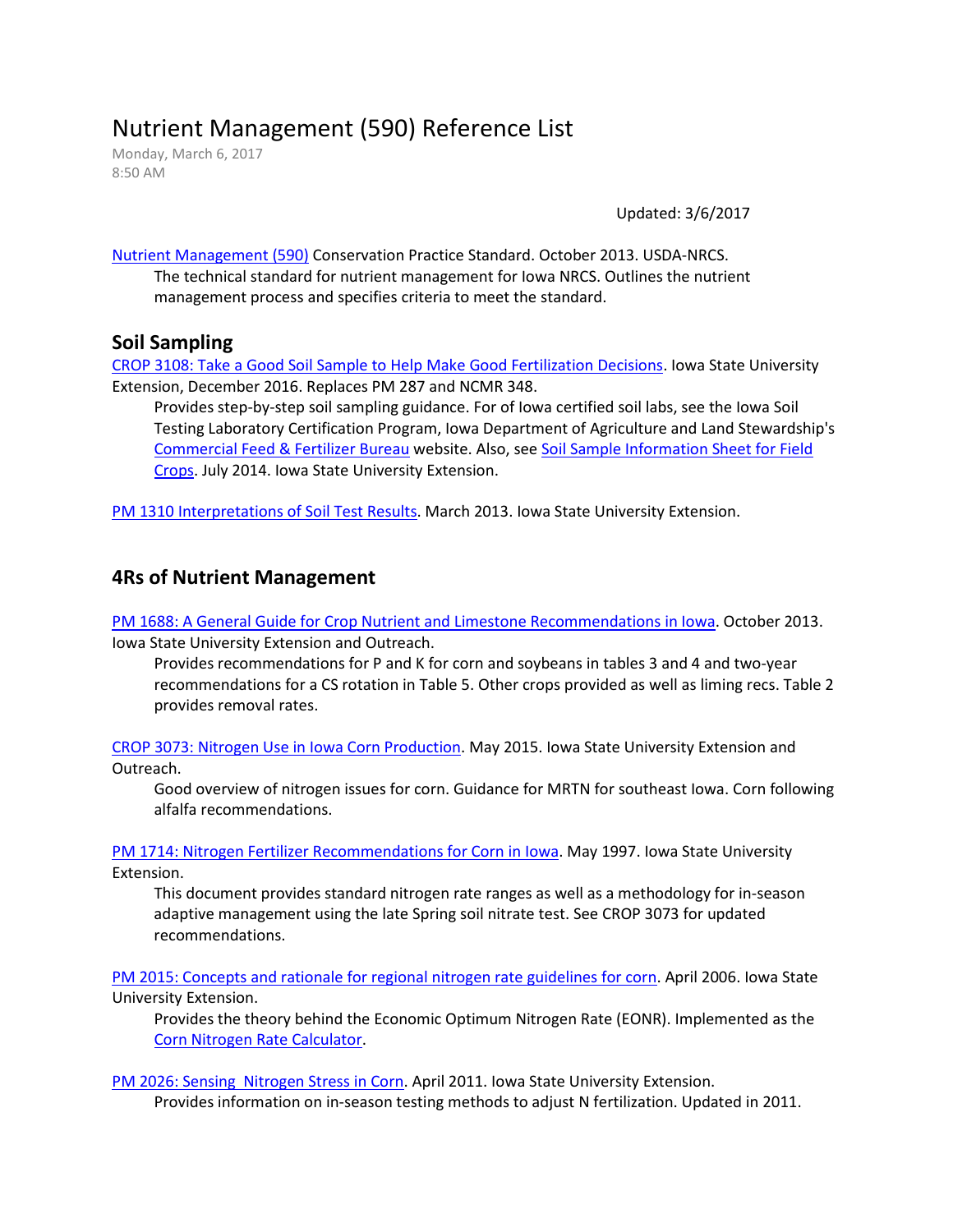[PM 1584: Cornstalk Testing to Evaluate Nitrogen Management.](https://store.extension.iastate.edu/Product/Cornstalk-Testing-to-Evaluate-Nitrogen-Management) August 1996. Iowa State University Extension.

Additionally, see sample lab forms at:<http://www.agron.iastate.edu/soiltesting/CSN.pdf> and additional interpretation guidance is available at: [http://www.extension.iastate.edu/CropNews/2010/0914sawyer.htm.](http://www.extension.iastate.edu/CropNews/2010/0914sawyer.htm) [Video](https://store.extension.iastate.edu/Product/End-of-Season-Cornstalk-Nitrate-Testing-Video) available.

[PM 569: Warm-Season Grasses for Hay and Pasture.](https://store.extension.iastate.edu/Product/Warm-Season-Grasses-for-Hay-and-Pasture) October 1994. Iowa State University Extension. Contains guidance on fertility for warm-season grasses.

[PM 869: Fertilizing Pasture.](https://store.extension.iastate.edu/Product/Fertilizing-Pasture) June 1997. Iowa State University Extension.

[PM 1268: Establishing Realistic Yields.](https://store.extension.iastate.edu/Product/Establishing-Realistic-Yield-Goals) September 2000. Iowa State University Extension. See additional NRCS guidance in the Nutrient Management (590) conservation practice standard and in *Yield Goal Estimates for Nutrient Management Planning* Nutrient Management Note, January 17, 2012. NRCS website.

[Agronomy Technical Note No. 7: Adaptive Nutrient Management Process.](http://directives.sc.egov.usda.gov/OpenNonWebContent.aspx?content=33791.wba) May 2013. NRCS

### **Manure Management**

[PM 1558: How to sample manure for nutrient analysis.](https://store.extension.iastate.edu/Product/How-to-Sample-Manure-for-Nutrient-Analysis) November 2003. Iowa State University Extension.

[PMR 1003: Using manure nutrients](https://store.extension.iastate.edu/Product/Using-Manure-Nutrients-for-Crop-Production) for crop production. Iowa State University Extension, September 2008

Replaces PM 1811 *Managing Manure Nutrients for Crop Production* (2003). Interprets manure tests.

[PM 3014 How to Interpret your Manure Analysis.](https://store.extension.iastate.edu/ProductList.aspx?Keyword=PM%203014) September 2011. Iowa State University Extension. Provides guidance to take the manure analysis results and determine the nutrient application rates.

**Certified Manure Testing.** See Minnesota Department of Agriculture'[s Manure Testing Laboratory](http://www2.mda.state.mn.us/webapp/lis/manurelabs.jsp)  [Certification program](http://www2.mda.state.mn.us/webapp/lis/manurelabs.jsp) (MTLCP).

**Industrial Biosolids Testing**. State Hygienic Laboratory at the UI maintains a **IDNR** Laboratory [Certification](http://www.shl.uiowa.edu/labcert/idnr/) database. Use labs certified for waste water (WW) and/or solid waste or contaminated sites (SW/CS),

### **Calibration**

[PM 1875: Improving the uniformity of anhydrous ammonia application.](https://store.extension.iastate.edu/Product/Improving-the-Uniformity-of-Anhydrous-Ammonia-Application) June 2001. Iowa State University Extension.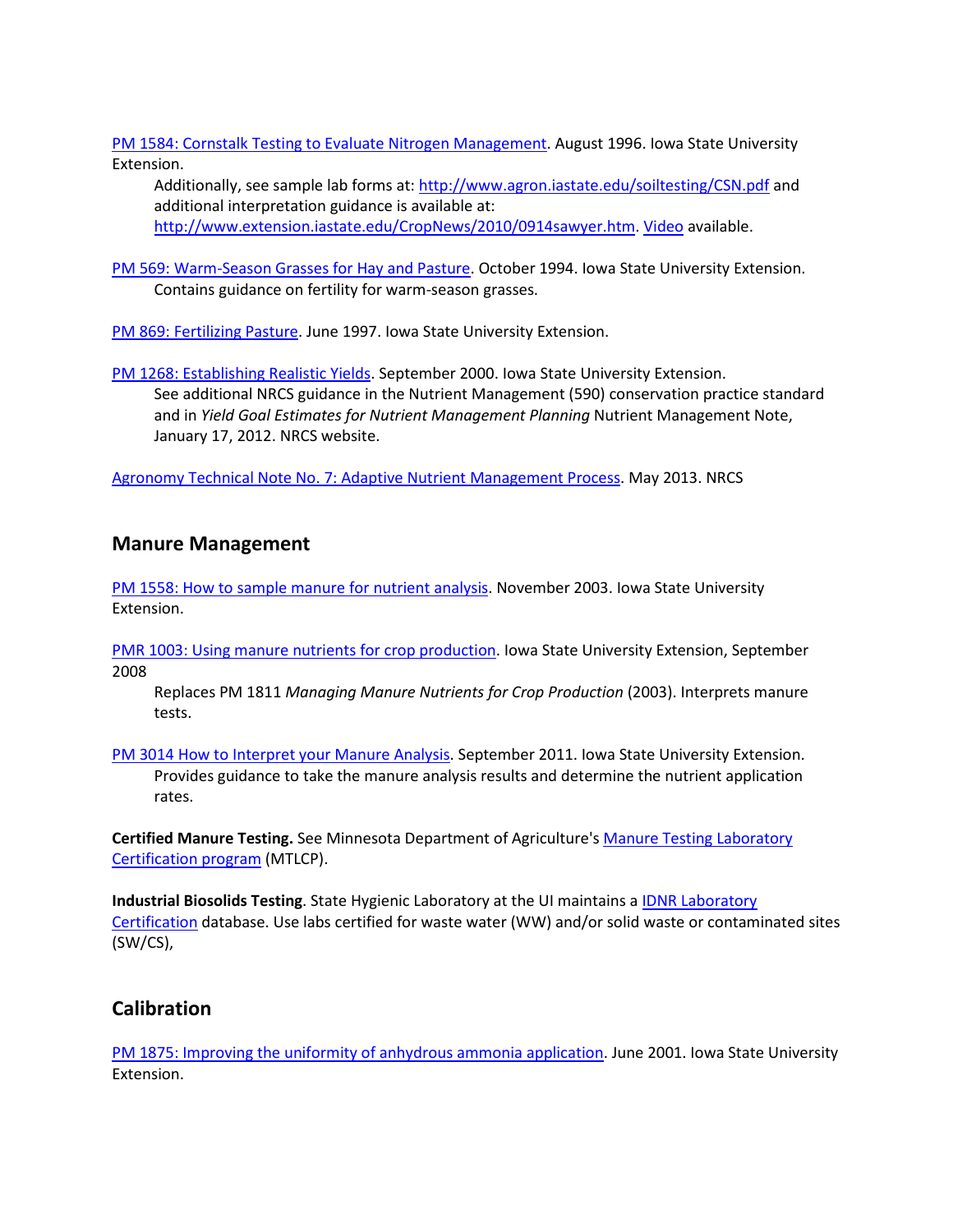Provides guidance to properly plumb the applicator equipment. This is done instead of traditional calibration which is dangerous. The document is dated. Other effective manifolds are now available. See John Sawyer article **Anhydrous application and dry soils** for more information.

[PM 1941 Calibration and Uniformity of Solid Manure Spreaders.](https://store.extension.iastate.edu/Product/Calibration-and-Uniformity-of-Solid-Manure-Spreaders) July 2004. Iowa State University Extension.

[AE 3601A: Calibrating Liquid Tank Manure Applicators.](https://store.extension.iastate.edu/Product/Calibrating-Liquid-Tank-Manure-Applicators) December 2016. Iowa State University Extension. Formerly PM 1948. Also se[e AE 3601B: Calibration Worksheet for Liquid Manure Tank](https://store.extension.iastate.edu/Product/Calibration-Worksheet-for-Liquid-Manure-Tank-Applicators)  **Applicators** 

### **Resource Concern Risk Assessments**

[PM 2021: Data Collection Worksheet for RUSLE2 and Iowa Phosphorous Index.](https://store.extension.iastate.edu/Product/Data-Collection-Worksheet-for-RUSLE2-and-Iowa-Phosphorous-Index) November 2006. Iowa State University Extension.

This is an excellent tool to assist in collecting the data needed to run the PI. One major weakness is that it does not guide the user how to collect data and do the math to determine ephemeral and classic gully size and sediment delivery.

[10 Questions about the Phosphorus \(P\) Index in Iowa.](http://www.extension.iastate.edu/Publications/PM1993.pdf) April 2005. Iowa State University Extension.

Iowa NRCS Technical Note [25: Iowa Phosphorus Index.](http://www.nrcs.usda.gov/Internet/FSE_DOCUMENTS/nrcs142p2_007643.pdf) August 2004. USDA Natural Resources Conservation Service

[Background And Basic Concepts of The Iowa Phosphorus Index.](https://www.nrcs.usda.gov/Internet/FSE_DOCUMENTS/nrcs142p2_006950.pdf) June 2005. USDA Natural Resources Conservation Service.

A Support Document to the USDA-NRCS Field Office Technical Note 25

Iowa DNR 113. 2008. [Separation Distances for Land Application of Manure.](http://www.iowadnr.gov/portals/idnr/uploads/afo/fs_sepdstb4.pdf) Des Moines, IA.

Iowa DNR. 2003. DNR 117: 3-2003. [High Quality Water Resources.](http://www.iowadnr.gov/portals/idnr/uploads/afo/hqwr2.pdf) Des Moines, IA.

### **Other NRCS Documents**

[Agricultural Waste Characteristics](http://directives.sc.egov.usda.gov/OpenNonWebContent.aspx?content=31475.wba) *in* Part 651 - Agricultural Waste Management Field Handbook, Chapter 4 *in the* National Engineering Handbook (H\_210\_NEH\_651 - Part 651 - Agricultural Waste Management Field Handbook)

[Agronomy Technical Note No. 3: Precision Nutrient Management Planning.](http://directives.sc.egov.usda.gov/OpenNonWebContent.aspx?content=26794.wba) February 2010. USDA Natural Resources Conservation Service, February 2010

[Nutrient Management Technical Note No. 6: Nitrogen Efficiency and Management.](https://directives.sc.egov.usda.gov/OpenNonWebContent.aspx?content=18563.wba) September 2007. USDA Natural Resources Conservation Service, September 2007.